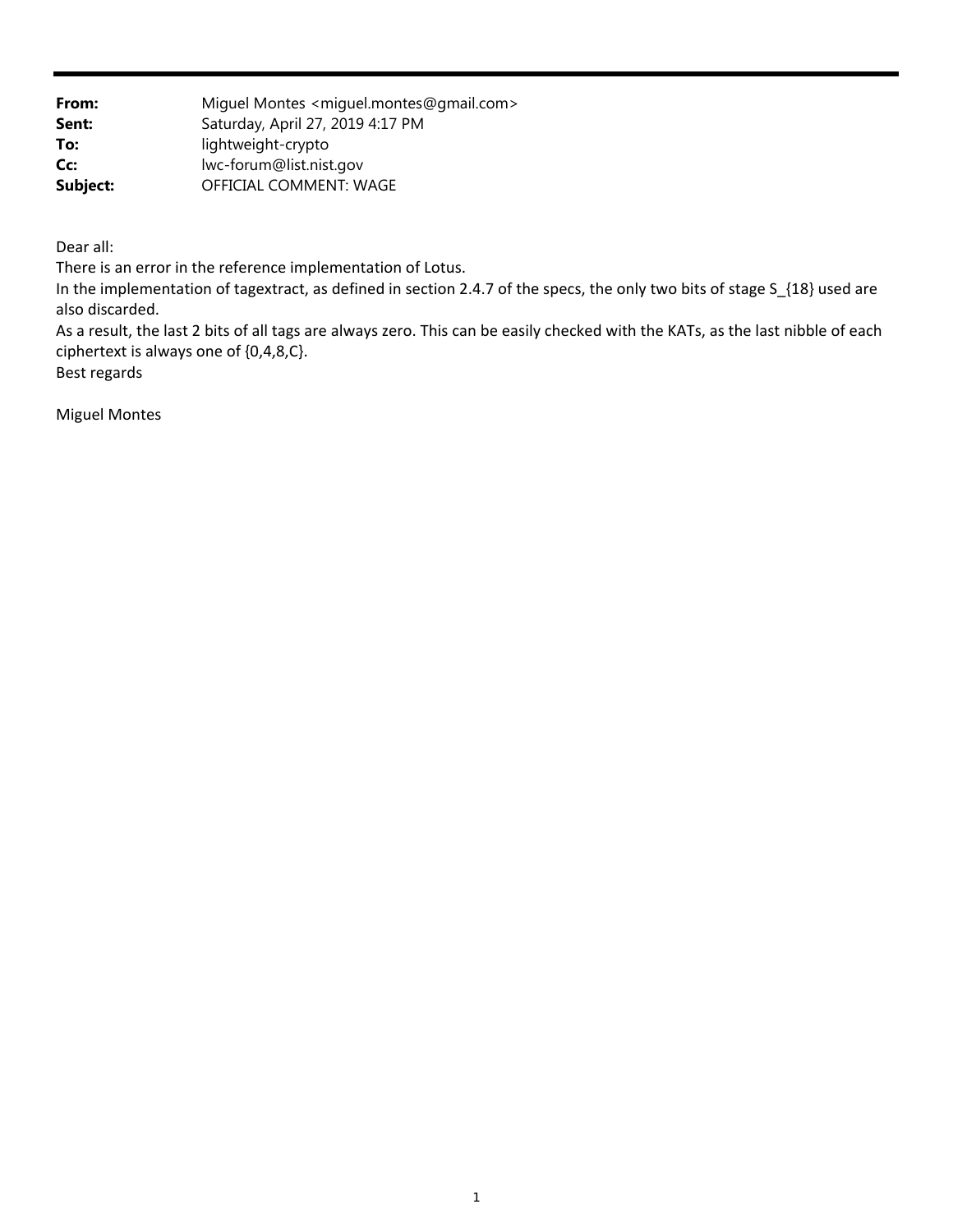| From:               | Raghvendra Rohit <iraghvendrarohit@gmail.com></iraghvendrarohit@gmail.com> |
|---------------------|----------------------------------------------------------------------------|
| Sent:               | Tuesday, April 30, 2019 4:30 PM                                            |
| To:                 | Miguel Montes; lightweight-crypto                                          |
| Cc:                 | lwc-forum@list.nist.gov; Kalikinkar Mandal                                 |
| Subject:            | Re: [lwc-forum] OFFICIAL COMMENT: WAGE                                     |
| <b>Attachments:</b> | wage_v1.tar.gz                                                             |

Dear all,

We thank Miguel for pointing out the bug in the reference implementation of WAGE.

```
The bug was in the wage gentag function and the details are as follow.
Incorrect version : \text{tmp tag}[18] = ((\text{state}[18] > > 2) \& (0 \times 03));Correct version : tmp tag[18] = ((state[18] < 2)&(0x60));
```
We have fixed the bug in the reference implementation code (also attached here).

Please note that :

1) The test vector given in Appendix A of the specification file is not affected by the bug.

2) **There are no changes in the specification of WAGE.**

Thanks and Regards, The WAGE Team

On Sat, Apr 27, 2019 at 4:16 PM Miguel Montes <miguel.montes@gmail.com> wrote:

Dear all:

There is an error in the reference implementation of Lotus.

In the implementation of tagextract, as defined in section 2.4.7 of the specs, the only two bits of stage S<sub>\_{18}</sub> used are also discarded.

As a result, the last 2 bits of all tags are always zero. This can be easily checked with the KATs, as the last nibble of each ciphertext is always one of {0,4,8,C}.

Best regards

‐‐

‐‐‐

‐‐

Miguel Montes

To unsubscribe from this group, send email to lwc‐forum+unsubscribe@list.nist.gov Visit this group at https://groups.google.com/a/list.nist.gov/d/forum/lwc‐forum

You received this message because you are subscribed to the Google Groups "lwc‐forum" group. To unsubscribe from this group and stop receiving emails from it, send an email to lwcforum+unsubscribe@list.nist.gov.

To unsubscribe from this group, send email to lwc‐forum+unsubscribe@list.nist.gov Visit this group at https://groups.google.com/a/list.nist.gov/d/forum/lwc‐forum